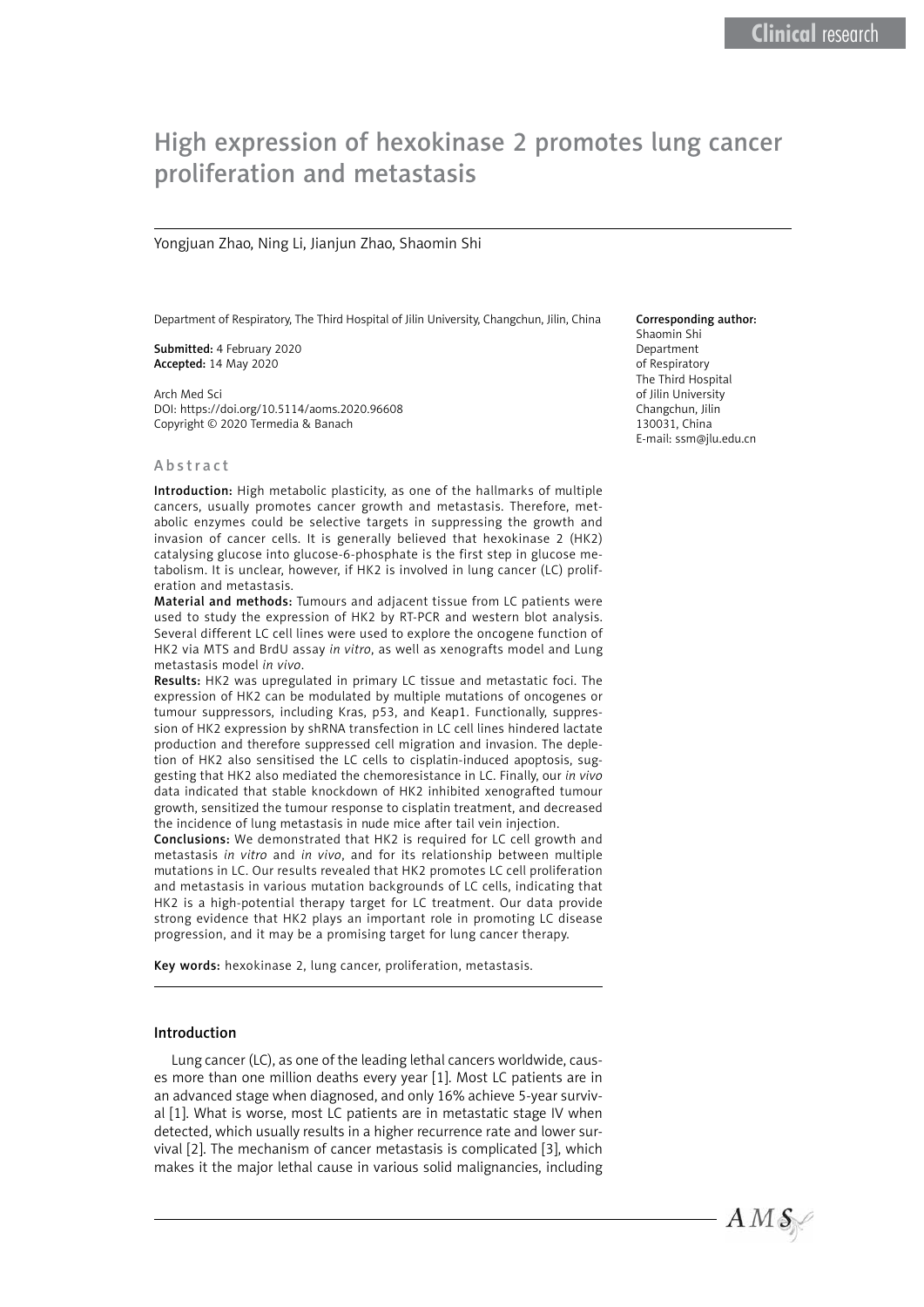LC [4, 5]. Although several encouraging therapy strategies and medicines have been developed in recent years, the prognosis for LC remains poor [2]. Extensive reports showed that alteration of the metabolic signals is one of the primary drivers for the LC cell invasion/metastasis [3, 4]. Hence, it is vital to explore the primary molecules and mechanisms that underly LC progression and metastasis.

The metabolic reprogramming of tumours is one of the essential drivers for cancer malignant development and progression [6, 7]. Accelerated uptake of glucose, as a major hallmark of cancer cells, provides energy and biosynthetic materials for cancer cell growth and invasion [8]. Increased glycolysis of tumour cells by enhanced glucose uptake makes the production of energy in cancer cells without oxygen or glycolytic intermediates, e.g. amino acids, nucleotides, etc. [4]. Accordingly, the dysregulated expression of glucose transporters or glycolytic enzymes is frequent oncogenic signalling. Hexokinases (HKs), converting glucose into glucose-6-phosphate (G-6-P), are the kinases involved in the first step of glucose metabolism [9]. To date, four major isoforms (HK1, HK2, HK3, and HK4) have been characterised in mammalian tissues [10]. However, only HK2 was found to be highly expressed in multiple cancer cells, which is associated with poor overall clinical outcomes in cancer patients [11, 12]. It was reported that the deletion of *Hk2* suppressed tumour burden and increased overall survival of *Kras*-driven lung cancer and *ErbB2*-driven breast cancer [9]. In addition, HK2 knockdown also showed inhibitory effects on the tumour growth in glioblastoma, prostate cancer, and pancreatic carcinoma [13–15]. These findings suggest that HK2 is an attractive potential therapeutic target for cancer patients. The results of recent studies also suggested that HK2 expression might contribute to tumour metastasis [16–18]. Therefore, HK2 is an important therapy target for cancer treatment.

To date, few studies have focused on the relationship between the expression of HK2 and LC progression [19, 20]. In this study, we took efforts to address whether HK2 is required for LC cell growth and metastasis *in vitro* and *in vivo*, and its relationship between multiple mutations in LC. Our results revealed that HK2 promotes LC cell proliferation and metastasis in various mutation backgrounds of LC cells, indicating that HK2 is a high-potential therapy target for LC treatment.

#### Material and methods

#### Subjects and tissue samples

The 56 tumour tissues and corresponding adjacent normal lung tissues were collected from LC patients of the Third Hospital of Jilin University from Jan 2013 to December 2018. The samples were snap-frozen in liquid nitrogen immediately after resection. The diagnosis of lung cancer was confirmed by histopathology. These 56 tumour samples included 15 small cell lung carcinoma and 41 non-small cell lung carcinoma. Once tumour samples were harvested, they were divided into two parts. One was paraffin-embedded, and the other was snap-frozen with liquid nitrogen and stored at –80°C for protein and mRNA extraction. This study was reviewed and approved by the Ethics Committee of Jilin University, and all patients provided written informed consent.

## Cell culture and reagents

Three human LC cell lines (A549, H460, and H1299) were purchased from the Cell Bank of Type Culture Collection of the Chinese Academy of Science, Shanghai Institute of Cell Biology. All cells were cultured in RPMI-1640(DMEM) medium (Gibco, Life Technologies, California, USA) supplemented with 10% foetal bovine serum (Gibco) and penicillin (100 IU/ml)/streptomycin (100 mg/ml) (Gibco), and were maintained in an incubator at 37°C with 5% CO<sub>2</sub>.

## Metabolite analysis

Concentrations of glucose and lactate were measured by a YSI 2700 biochemistry analyser (YSI, Yellow Springs, OH). The ATP level was analysed by CellTiter-Glo 2.0 (Thermofisher, Shanghai, China) as described by the manufacturer.

## Plasmids, siRNA transfection, and lentiviral transduction

All of the plasmids and the siRNA transfection were conducted using lipofectamine 2000 (Thermofisher) as described by the manufacturer. The pcDNA-flag-WT Keap1 (#28023) and pcDNA-WT p53 (#69003) were purchased from Addgene (Cambridge, MA, USA). The siRNA for Kras (5′-GUGCAAUGAAGGGACCAGUA-3′) and control (5′-GUACCUGACUAGUCGCAGAAG-3′) were synthesised by GenePharma (Shanghai, China). 200 pmol of siRNA or 0.4 µg of plasmids was used to transfect the A549, H460, or H1299 cells in 12-well plates. After transfection overnight, the cells were collected for western blot or mRNA extraction. The lentiviral shRNAs for human HK2 (TRCN0000037670) was purchased from Thermofisher, and the control shRNA (#10879) was purchased from Addgene. For the lentivirus production, shRNA-encoding plasmids were mixed with packaging plasmids (VSVG, REV, and pMDL) (Addgene) and co-transfected into adherent HEK-293T cells. Thirty-six hours later, virus-containing supernatant was collected and the target cell was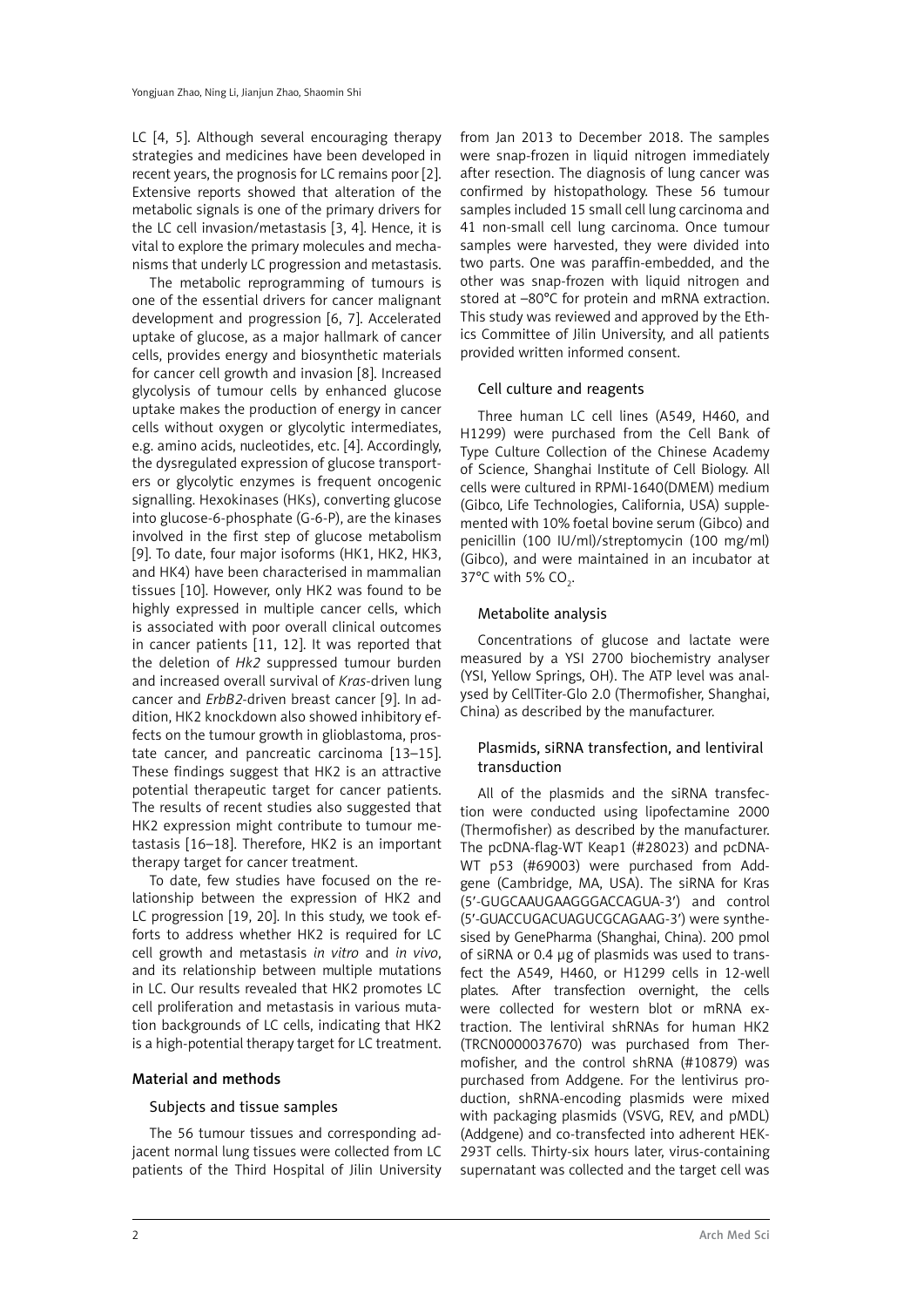infected with 8 µg/ml polybrene. To generate stable cell lines, cells were selected with 4 µg/ml puromycin for 5 days, and knockdown efficiency was detected by immunoblotting.

# Cell proliferation, apoptosis, and clonogenic formation assay

For cell growth assay,  $1 \times 10^4$  cells/well were seeded in 96-well plates. At different time points, 3-(4,5-dimethylthiazol-2-yl)-5-(3-carboxymethoxyphenyl)-2-(4-sulfophenyl)-2H-tetrazolium (MTS) assay was performed using the MTS assay kit (Thermofisher, Shanghai, China) according to the manufacturer's instructions. Chemiluminescence was measured by using a Wallac Victor 1420 Multilabel Counter (Perkin Elmer, Waltham, MA, USA). Each assay was conducted in triplicate and repeated three times. In 5-Bromo-2′-deoxyuridine (BrdU) assay, the cells were cultured for 3 days before labelling with (3µg/mL) BrdU (Thermofisher) for 4 h. The analysis of BrdU was performed as previously described [21].

The apoptosis of cells was analysed by Hoechst-33258 (Thermofisher) nuclear staining. Briefly, the cells with supernatant were collected and stained with Hoechst-33258 staining medium (0.1% Hoechst, 0.5% NP-40, 4% formaldehyde in PBS). The fracted nuclear was counted in 400 cells in each treatment group. The percentage of fragmented cells was calculated as the percentage of apoptosis.

For clonogenic survival assay,  $1 \times 10^4$  cells per well were seeded in the six-well plates. After 2 weeks, cell colonies were fixed in 10% formalin and stained with crystal violet (0.1% w/v).

## Semiquantitative reverse-transcriptase polymerase chain reaction

For RNA isolation, the AxyPrep™ Purification Kit (Axygen, USA) was used according to the manufacturer's instructions. The concentration of total RNA was analysed by a Nanodrop 2000 micro-volume spectrophotometer (Thermo Scientific). Real-time PCR (RT-PCR) reactions were performed on an Mx3000P real-time PCR system (Stratagene USA). Glyceraldehyde 3-phosphate dehydrogenase (GAPDH) was used as an internal control. The primers used to amplify the gene were: 5′- CAAAGTGACAGTGGGTGTGG-3′ and 5′- GCCAGGTCCTTCACTGTCTC-3′ for HK2; 5′-AC-CACAGTCCATGCCATCAC-3′ and 5′-TCACCACCCT-GTTGCTGTA-3′ for GAPDH.

## Western blotting

The tissues and cells were lysed with ice-cold lysis buffer (60 mM HEPES pH 7.4, 120 mM NaCl, 2 mM MgCl<sub>2</sub>, 5 mM EGTA pH 8.0, 1 mM dithiothreitol, 0.5% Triton X-100, 10% glycerol, and protease/phosphatase inhibitor cocktail) for 30 min on ice, and centrifuged at 12,000 rpm for 5 min at 4°C. The supernatants were collected and analysed for protein concentrations using Bradford protein assay (Bio-Rad, Hercules, CA, USA). A total 30 µg of protein lysates was resolved by SDS-PAGE and transferred onto PVDF membranes. Membranes were blocked with 5% non-fat milk in PBS and then probed with indicated primary antibody overnight at 4°C. In this study, the following antibodies were used: Kras (MABS194, Millipore), HK2 (#2867, Cell Signaling Technology), Cleaved Caspase-3 (human) (#9661, Cell Signaling Technology), and Beta-Actin (SC-47778, Santa Cruz Technologies). All of the antibodies were used at 1 : 1000 dilution. After incubation with primary antibodies, the membranes were washed with PBST (0.5% Tween 20 in PBS) three times and incubated with a second antibody for an additional hour at room temperature. The mouse and rabbit source second antibodies were purchased from Santa Cruz and used at 1 : 2000 dilution. After washing with PBST three more times, the western blot was developed using ECL substrate (32106, Thermo Fisher). The densitometry of western blot was analysed using Image J software (version 1.52).

# Immunohistochemistry staining

The immunohistochemistry (IHC) was performed on 5 µm tissue sections using the antibodies of HK2 (Cell Signaling Technology). Briefly, after incubation with primary antibody (1 : 100 diluted with 10 % goat serum in PBS) overnight at 4°C, the slides were washed three times with PBS and incubated with biotin conjugated second antibody (1 : 100, #14708, Cell Signaling Technology) for an additional hour at room temperature. The final image of IHC was developed using a DAB kit (Vector, Burlingame, CA, USA) as described by the manufacturer. The results of the IHC analysis were taken with a digital slide scanning system (Panoramic Scan, 3DHISTECH Ltd.). The results were quantified as mean density (IOD/area) by Image J software.

## The cell invasion assay

The cell invasion was analysed by the 24-well BD BioCoat Matrigel Invasion Chambers as described by the manufacturer guideline (BD Bioscience). Briefly,  $2-4 \times 10^5$  cells were added to the upper wells with a thin layer of Matrigel basement membrane matrix (for invasion). The membranes were stained with crystal violet (Fisher Scientific) after removing the non-migrated cells from the top of the membrane. The migrated cells were counted using a light microscope (Zeiss Axio Observer) in five randomly selected fields (magni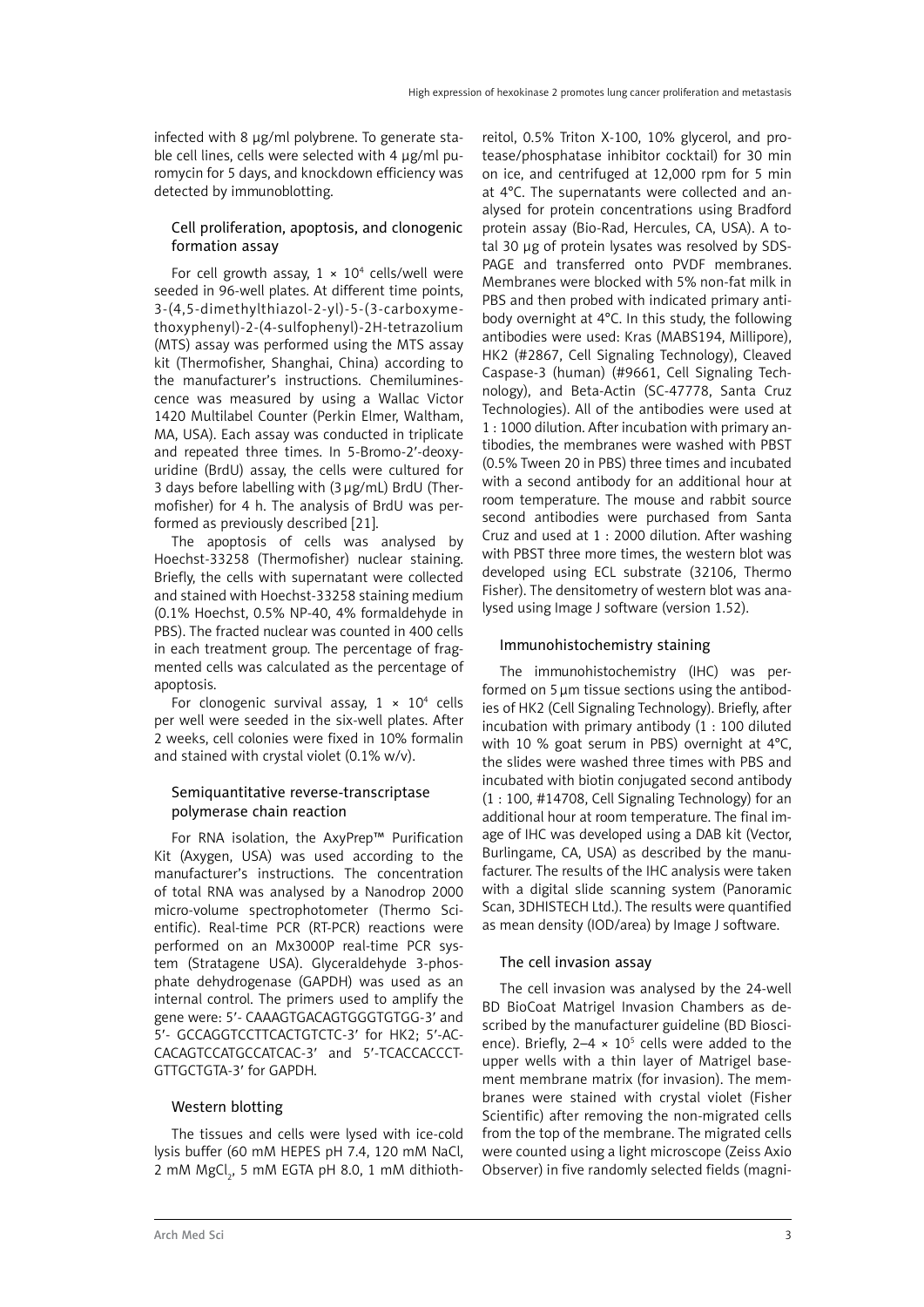fication; 40×). Each assay was performed in triplicate.

## Lung metastasis models

The animal protocol was approved by the Institutional Animal Care and Use Committee of the Third Hospital of Jilin University, and followed the national and international guidelines. To determine the effects of HK2 on the metastasis of lung tumours, tail vein injection experiments were performed.  $1 \times 10^6$  viable cells/100 µl A549 cells with or without HK2 stable knockdown were injected into the tail veins of six-week-old female nude mice  $(n = 6$  for each group). The mice were anaesthetised by isoflurane (Sigma-Aldrich). The health and behaviour of mice were monitored every 2 days. Three weeks after injection, animals were killed by CO $_{_2}$  euthanasia to obtain the lungs. Lung tumour formation was observed, and tumour nodules were counted under a dissecting microscope. For the survival experiment, the death of tail-vein-injected nude mice  $(n = 8$  for each group) was counted when dead mice were found.

## Xenograft mouse model and treatment

To further study the HK2 function on the tumour growth *in vivo*, the nude mice were subcutaneously injected with control, HK2 knockdown A549 ( $1 \times 10^6$  cells suspended in 100 µl of PBS). Ten days after tumour inoculation, two groups of mice were treated with PBS (control) or cisplatin (Sigma-Aldrich, 5 mg/kg in PBS) by I.P. injection (once every 3 days for 15 days). The tumour progress was monitored every 4 days, and all mice were euthanised at 24 days after injection. Once the xenograft tumours for the study of mice were euthanised, and tumours were dissected and fixed in 10% formalin for histopathology and TUNEL staining. The percentage of TUNEL-positive cells was counted in more than 10 pictures in each group of tumours.

## Statistical analysis

Statistical significance was determined by Student's *t*-test (paired) for bar graphs or one-way ANOVA analysis for growth curves with Graphad Prism (v.5). *P* < 0.05 was considered to be a statistical difference. The survival of tail-vein-injected mice was analysed by Kaplan Meier Survival analysis of Graphad Prism.

#### Results

## High HK2 expression in LC tumours is associated with poor survival of LC patients

To examine the relationship between deregulated HK2 expression and LC progression and

migration, analysis was made of HK2 expression in tissue samples obtained from 56 pairs of LC tumours and adjacent tissue from LC patients. The RT-PCR and western blot analysis revealed that the HK2 was higher in the LC tumours (Figures 1 A, B). Among these 56 patients, 21 were found to have metastases. We then further compared the HK2 expression level in the tumour from these 21 patients to those without metastasis. We found that the patients with tumour metastasis had higher HK2 expression (Figure 1 C), suggesting that HK2 expression might also contribute to LC tumour metastasis. Consistently, the data from the cancer browser ([https://xena.ucsc.edu/wel](https://xena.ucsc.edu/welcome-to-ucsc-xena/)[come-to-ucsc-xena/](https://xena.ucsc.edu/welcome-to-ucsc-xena/)) also suggested that the HK2 mRNA expression level is higher in the LC tumours than in the solid normal tissues (Figure 1 D). Moreover, the Kaplan-Meier plotter analysis ([http://km](http://kmplot.com/analysis/index.php?p=service)[plot.com/analysis/index.php?p=service\)](http://kmplot.com/analysis/index.php?p=service) revealed that higher HK2 expression is correlated with poor survival in LC patients (Figure 1 E). Therefore, our data support that HK2 expression is higher in LC tumours, especially in tumours with metastasis, and that high HK2 expression leads to poor clinical outcome in LC patients.

# HK2 expression is mediated by frequently mutated genes in LC

The Kras mutations, loss of function mutations in p53 (50–70%), and Keap1 mutation (~11%) are the most common mutations identified in human NSCLC [22]. We, therefore, investigated whether the expression of HK2 is correlated with the mutation of these several genes. To address this question, several different LC cell lines were used, including Kras and Keap1 double mutant cells, A549 and H460, and p53 null cell, H1299. We found that the depletion of Kras in A549 and H460 suppressed the HK2 expression in protein and mRNA levels (Figures 2 A, B). Similarly, overexpression of WT KEAP1 in A549 and H460 cells also inhibited the protein and mRNA level of HK2 (Figures 2 C, D). Furthermore, overexpression of WT p53 in H1299 had a suppressive effect on HK2 expression (Figures 2 E, F). Therefore, our results suggest that mutations of oncogene or tumour suppressor in LC lead to higher expression of HK2.

# HK2 expression promotes LC cells proliferation and invasion

In the next step, we further investigated whether the level of HK2 expression contributes to the LC progression. We knocked down HK2 with shRNA by lentivirus transfection in LC cells with different genomic mutation background, including A549, H1299, and H460 cells. Depletion of HK2 in these three LC cells significantly inhibited cell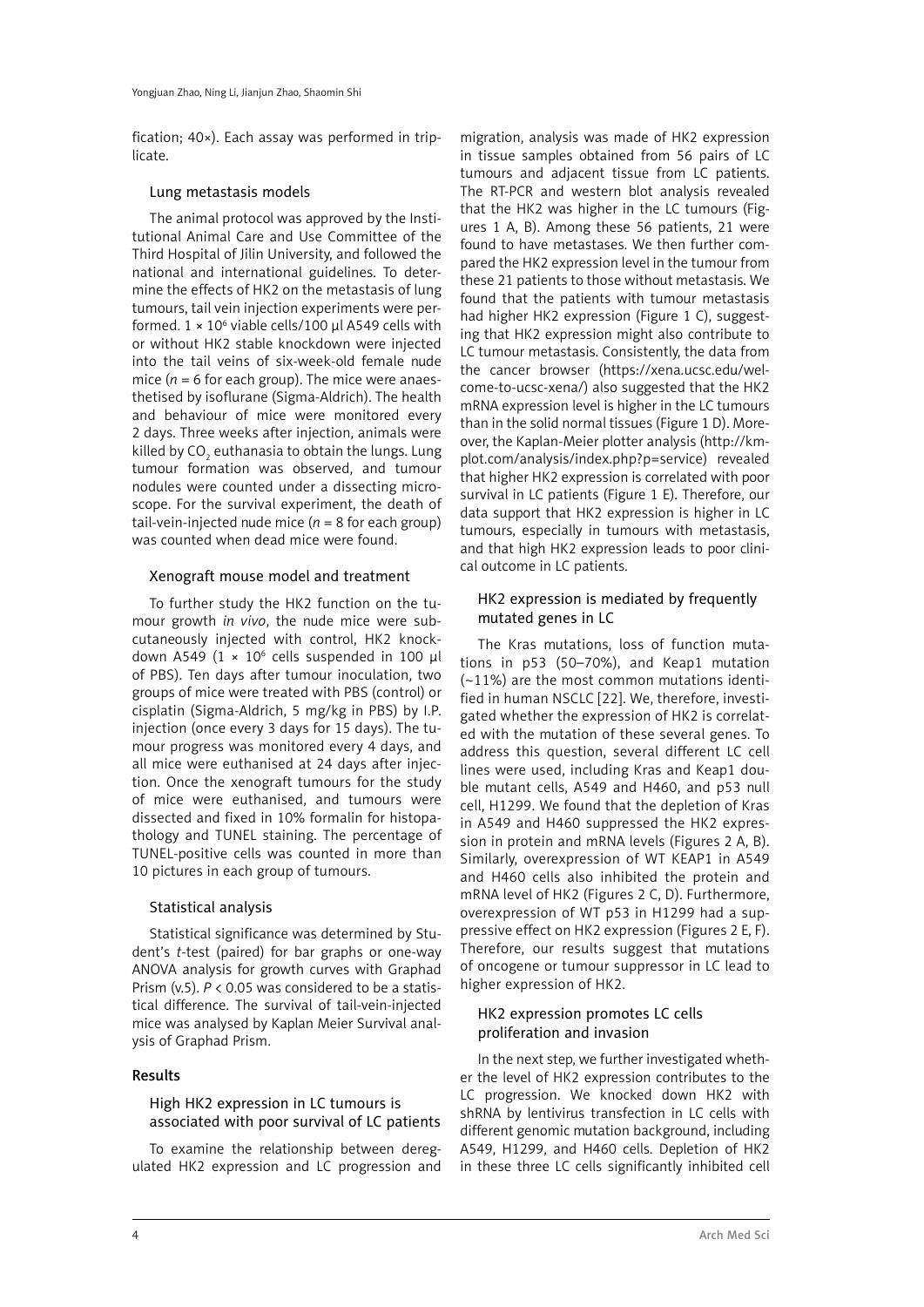

Figure 1. HK2 was highly expressed in LC tumours and correlated with poor survival. A - The mRNA level of HK2 in 56 pairs of adjacent tissues and primary tumours in LC patients. B – The representative western blot for HK2 expression in adjacent tissues and primary tumours (upper panel). The statistical calculation of HK2 expression was analysed (lower panel). C – The representative expression of HK2 in tumours of LC patients with or without metastasis (21 vs. 35, left panel). The statistical calculation of HK2 expression was analysed (right panel). **D** – The mRNA level of HK2 expression from database of cancer browser. E – The survival of LC patients with high and low HK2 expression from Kaplan-Meier plotter database

*\*p < 0.05, \*\*\*p < 0.001.*

growth when compared with the cells transfected with control shRNA (Figure 3 A). Brdu assay and colony formation assay further indicated that the proliferation of LC cells was compromised by HK2 knockdown (Figures 3 B, C). Furthermore, we also investigated the effect of HK2 on the migratory/ invasive capacity of LC cells. The trans-well assay revealed the absence of HK2 suppressed invasion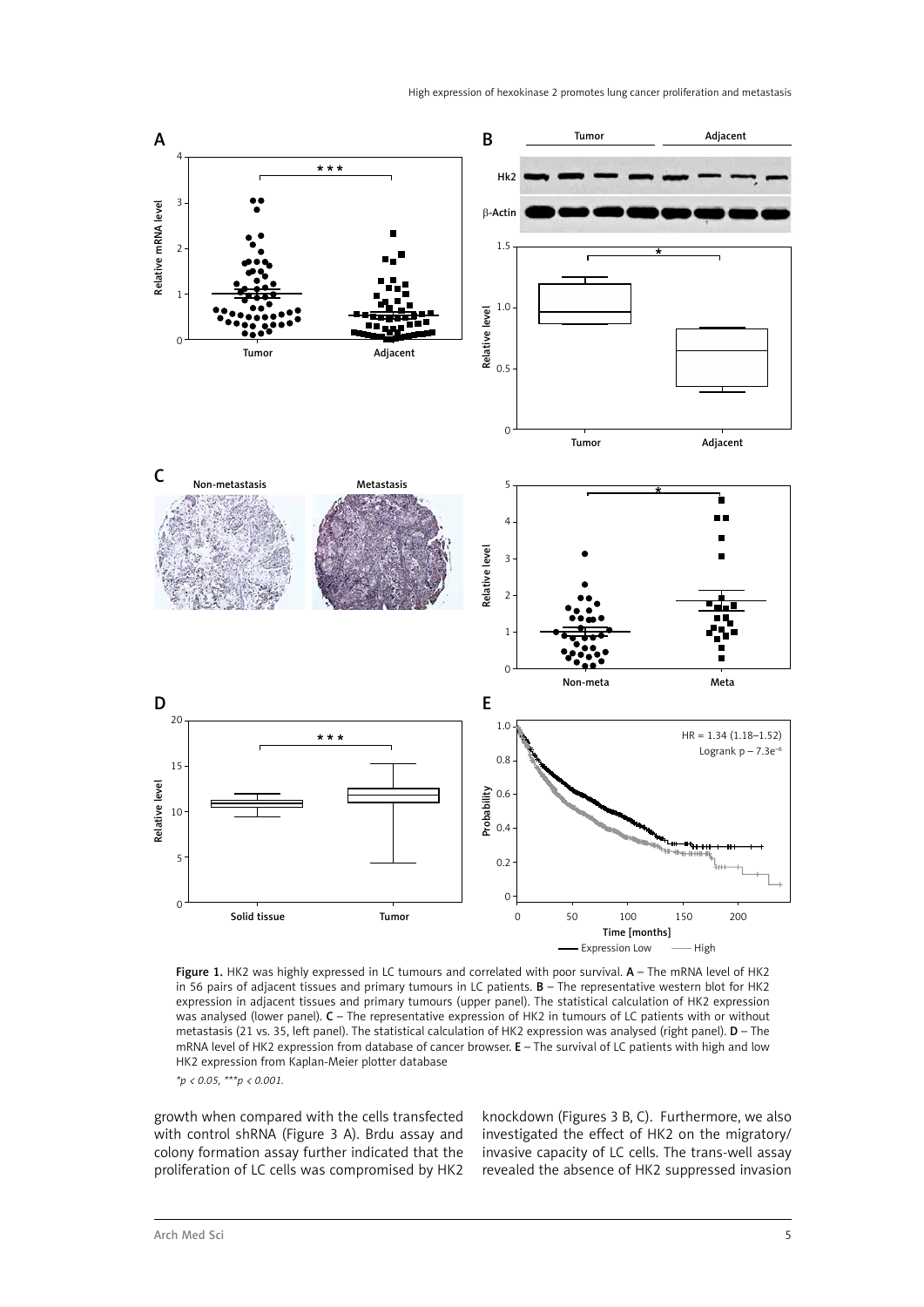

Figure 2. The HK2 expression is mediated by the mutation of Kras, p53, and Keap1. A - The expression of Kras and HK2 in A549 and H460 cells with control and Kras siRNA transfection. B – The mRNA level of HK2 in A549 and H460 cells with control and Kras siRNA transfection. C - The expression of Keap1 and HK2 in A549 and H460 cells transfected with control (pcDNA3) and WT Keap1 (pcDNA3 flag-Keap1). D – The mRNA level of HK2 in A549 and H460 cells transfected with control (pcDNA3) and WT Keap1 (pcDNA3 flag-Keap1). E – The expression of p53 and HK2 in H1299 cells transfected with control (pcDNA3) and WT p53 (pcDNA3 p53). F – The mRNA level of HK2 in H1299 cells transfected with control (pcDNA3) and WT p53 (pcDNA3 p53). Each experiment was performed 3 times *\*\*p < 0.01, \*\*\*p < 0.001.*

in A549, H1299, and H460 cells (Figure 3 D). To further confirm the effect of HK2 on LC proliferation and invasion, the expression of proliferation marker, Ki-67, and invasion marker, E-cadherin, and Vimentin, was analysed by western blot. Consistently, the silence of HK2 in A549 and H1299 cells suppressed the expression of Ki-67 and vimentin but enhanced the expression of E-cadherin (Figure 3 E). Therefore, these results indicate that HK2 expression is correlated to the proliferation and invasion of LC cells with different genomic mutations.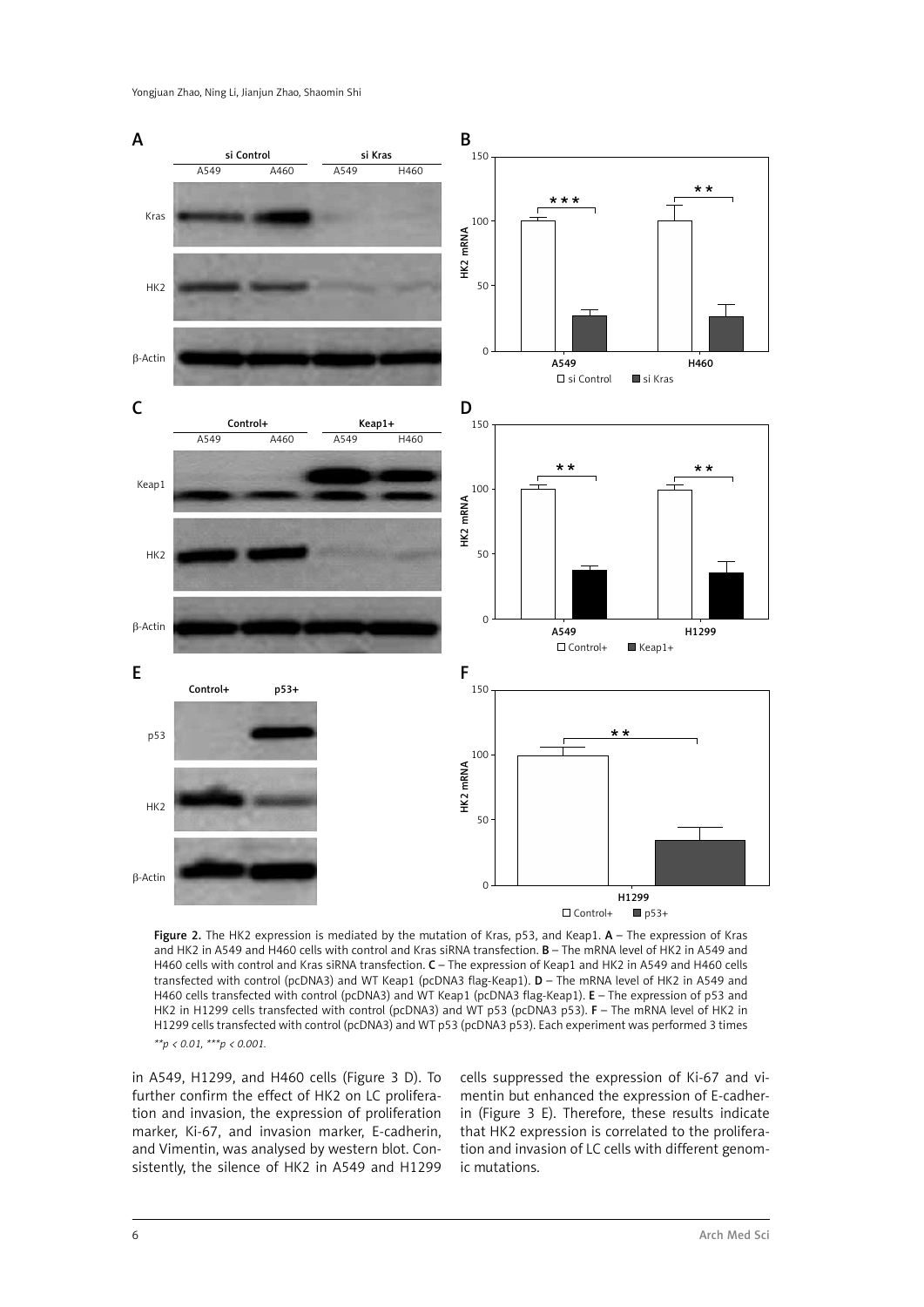

Figure 3. Depletion of HK2 in LC cells inhibited cell proliferation and invasion. A - The growth of A549 (first), H460 (second), and H1299 (third) with or without HK2 shRNA transfection was analysed by MTS assay in the indicated time points. B and C. The Brdu assay (B) and colonic formation assay (C) for cell proliferation in A549, H460, and H1299 with or without HK2 shRNA transfection *\*p < 0.05, \*\*p < 0.01.*

# HK2 promotes LC proliferation and invasion by regulating lactate production

Because HK2 is an important regulator of glycolysis, which has previously been reported to promote cancer progression [4, 23], we hypothesised that the LC proliferation and invasion driven by HK2 was due to changes in glycolysis. Firstly, we measured several glycolysis productions in cell lines with a stable knockdown of HK2, including lactate, glucose, and ATP. To ensure that changes in metabolic production were the consequence of changes in the levels of HK2 but not a change in growth rate, we normalised the value of these product assay to the growth rate of cells as analysed by MTT assay. Consistent with the previ-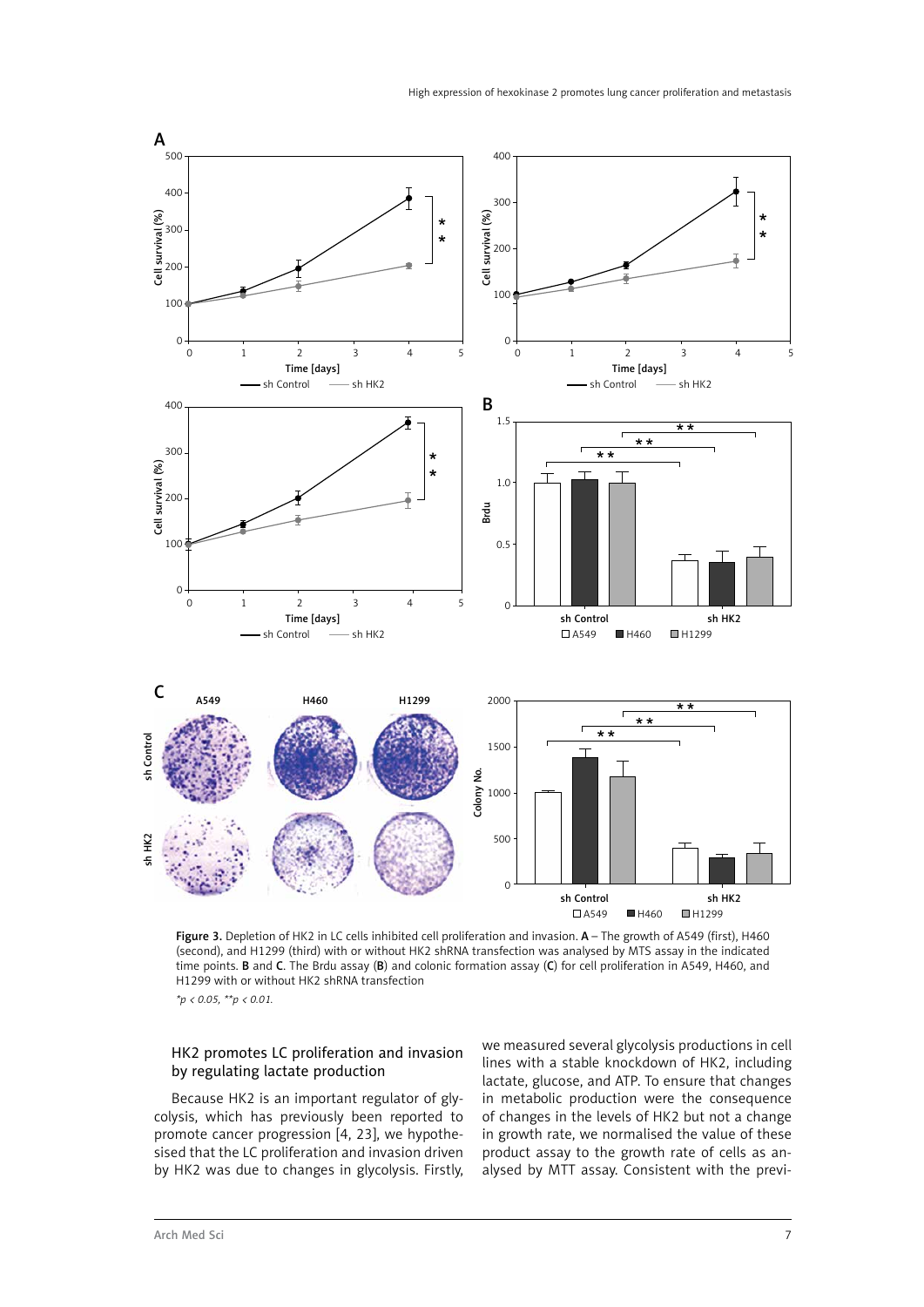

ous study [15], we found knockdown of HK2 suppressed the lactate and ATP production in A549 and H1299 cells (Figures 4 A, B). However, HK2 depletion did not affect glucose uptake (Figure 4 C). Because lactate is a critical regulator of cancer development [4, 24], we next determined if the addition of extracellular lactate was sufficient to reverse the effect of HK2 depletion. Cells were incubated with media supplemented with lactate (40 mM) for 24 h as previously reported [15]. The addition of lactate rescued the proliferation in A549 cells, which was compromised by HK2 knockdown (Figures 4 D, E). Similarly, the supplement of lactate also enhanced the cell invasion in A549 cells with HK2 silence (Figure 4 F). Therefore, our results indicate that lactate production by HK2 contributes to LC cell proliferation and invasion.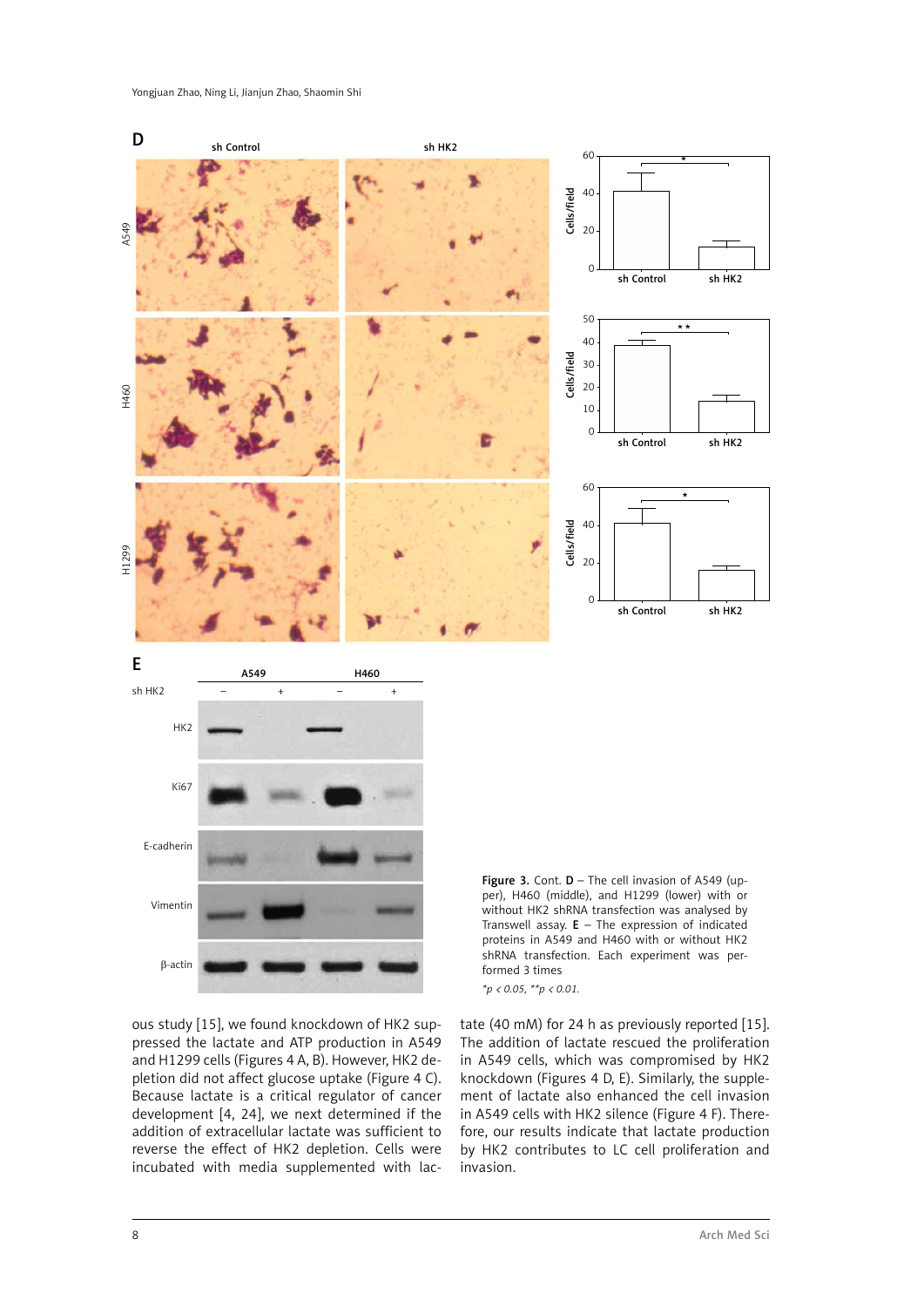

Figure 4. HK2 promotes LC cell proliferation and invasion by production of lactate. A–C – The lactate (A), ATP (B), and glucose (C) level in A549 and H1299 cells with or without HK2 shRNA transfection. D – The A549 cells with or without HK2 shRNA transfection were supplemented with 40 mM lactate. The growth of was analysed by MTS assay at the indicated time points. E – The proliferation of A549 cells treated as in (D) was analysed by Brdu assay. F – The invasion of A549 cells treated as in (D) was analysed by Transwell assay. Each experiment was performed 3 times

*Nd p > 0.05, \*p < 0.05, \*\*p < 0.01.*

# Knocking down HK2 expression inhibits LC tumour growth and sensitised to chemotherapy

Because the loss of HK2 led to a reduction in glycolysis and suppression of tumour growth, we hypothesised that it might enhance the kill effect of chemotherapy drugs in LC. Therefore, cisplatin, one of the commonly used chemotherapy drugs in LC treatment, was used to treat A549 cells with or without HK2 stably knockdown. As predicted, the absence of HK2 sensitised the A549 cells to cisplatin-induced apoptosis, and dramatically suppressed the cell proliferation (Figures 5 A–C). To confirm that HK2 plays a role in the growth and chemosensitivity in LC *in vivo*, the growth and A549 xenografts in nude mice were examined. A549 cells with or without stable HK2 knockdown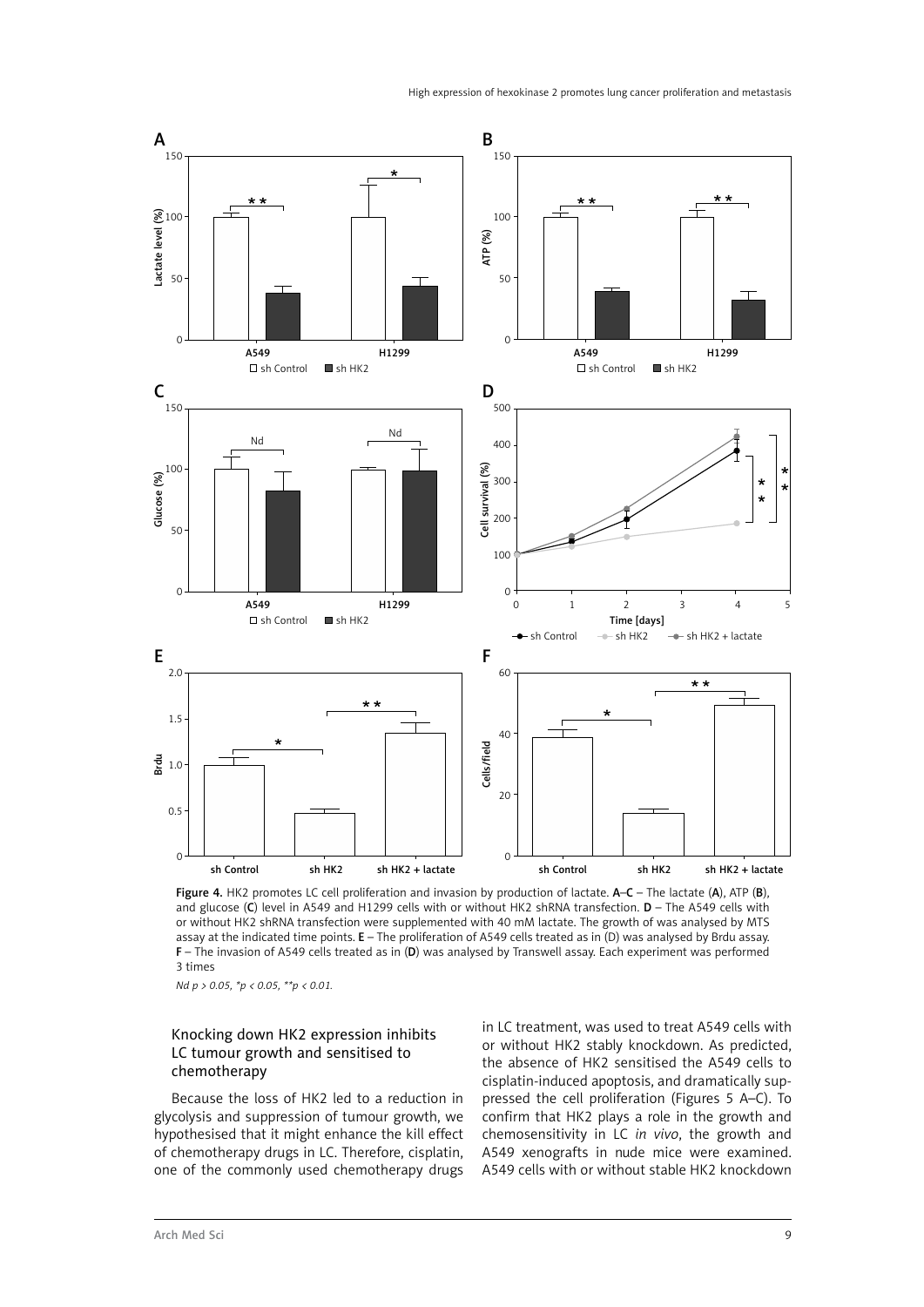

Figure 5. HK2 depletion suppressed tumour proliferation and enhanced the killing effect of cisplatin *in vitro* and *in vivo*. A – The A549 cells with or without HK2 shRNA transfection were treated with low lethal dosage of cisplatin (5  $\mu$ M). The growth of was analysed by MTS assay at the indicated time points. **B** – The A549 cells with or without HK2 shRNA transfection were treated with 5 µM cisplatin for 48 h. The apoptosis was analysed by Hoechst-33258 nuclear staining. C – The A549 cells were treated as in (B), the expression of cleaved caspase-3 (cas-3) and Ki-67 was analysed by western blot. D – The growth of tumours in nude mice xenografted with A549 cells stably transfected with or without HK2 shRNA, and treated with 5 mg/kg cisplatin. E – The immunochemistry staining of TUNEL in different groups of tumours. Left, the representative pictures, scale bar, 20 µm; right, the statistic calculation of the percentage of TUNEL positive signals

*\*p < 0.05, \*\*p < 0.01.*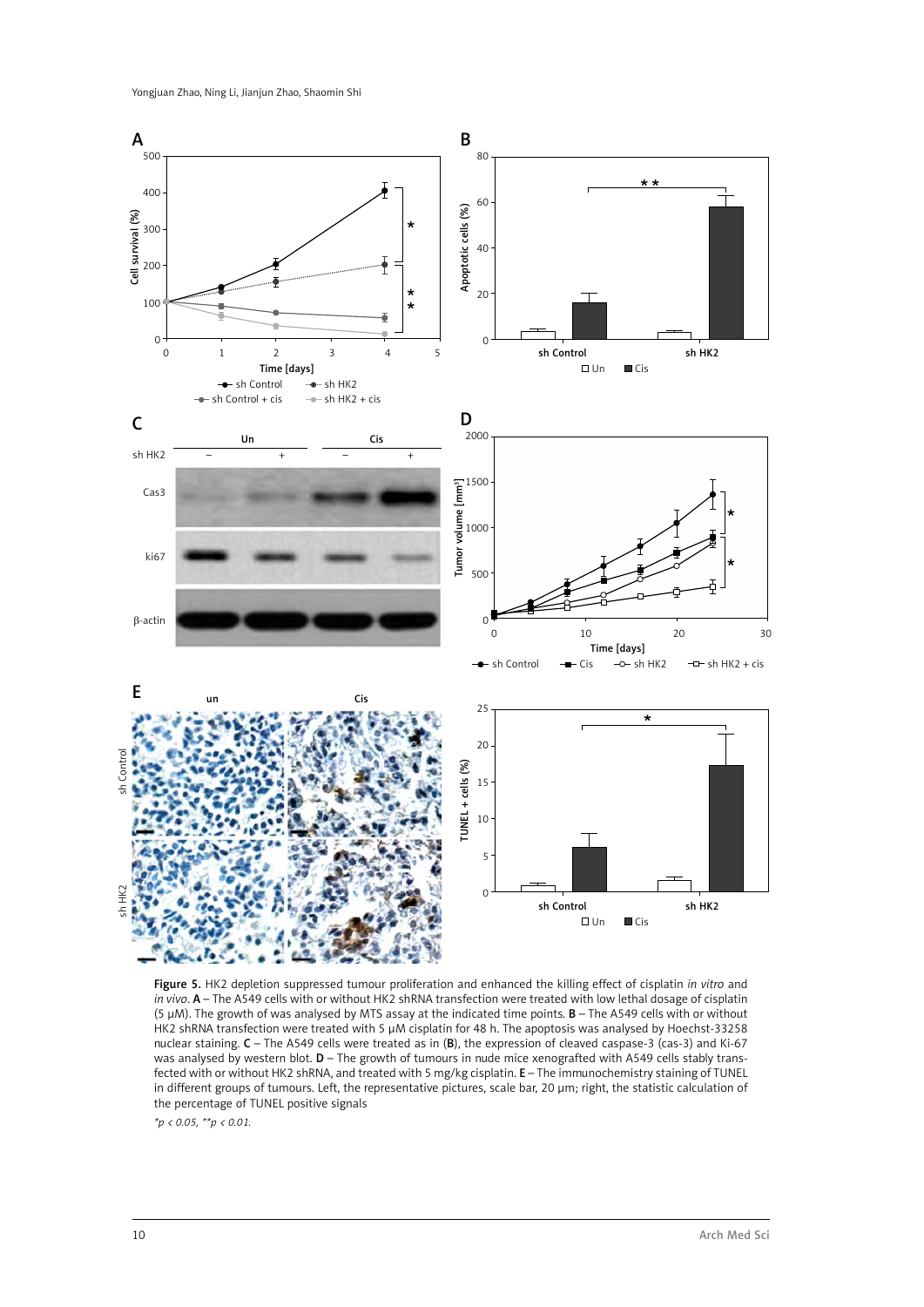

Figure 6. HK2 depletion suppressed the tumour metastasis *in vivo*. The nude mice (*n* = 5 for each group) were injected with (1 × 106 ) A549 cells with or without HK2 shRNA transfection. Four weeks later, mice were sacrificed for tumour metastasis analysis.  $A$  – The representative of metastatic tumours in lung. Scale bar, 100 um.  $B$  – The quantification of tumour number in different groups. **C** – The survival of nude mice ( $n = 8$ ) injected with (1 × 10<sup>6</sup>) A549 cells with or without HK2 shRNA transfection *\*\*p < 0.01.*

were inoculated subcutaneously into nude mice and treated with cisplatin by I.P injection. The tumours with HK2 knockdown had a slower growth rate and smaller tumour size, when compared with the tumours with control shRNA transfection (Figure 5 D). In terms of chemosensitivity, absence of HK2 also enhanced the tumour-suppressive effect of cisplatin (Figure 5 D). Furthermore, TUNEL staining revealed that depletion of HK2 enhanced the cisplatin-induced apoptosis in xenografted tumours (Figure 5 E). Collectively, these results indicate that HK2 expression mediates tumour growth and chemosensitivity *in vivo*.

# sacrificed to observe lung tumour formation. The presence of metastatic tumours was analysed using haematoxylin and eosin (H&E) staining of sectioned lung tissue obtained from mice. We found that the tumour size and number were smaller in the mice with HK2 stable knockdown A549 cells injection (Figures 6 A, B). Without HK2 in tumour cells, the mice had better survival (Figure 6 C). These results show that HK2 expression is also involved in LC metastasis.

knockdown were injected into nude mice by tail vein injection. Six weeks after injection, mice were

# Discussion

#### HK2 is required for LC metastasis *in vivo*

To examine the requirement of HK2 for the LC metastasis, a tail vein tumour metastasis model was used. A549 cells with or without HK2 stable

LC is a highly lethal disease with an increased incidence of metastasis and reduced overall survival [25]. It was reported that genes regulating glucose metabolism were upregulated in LC tu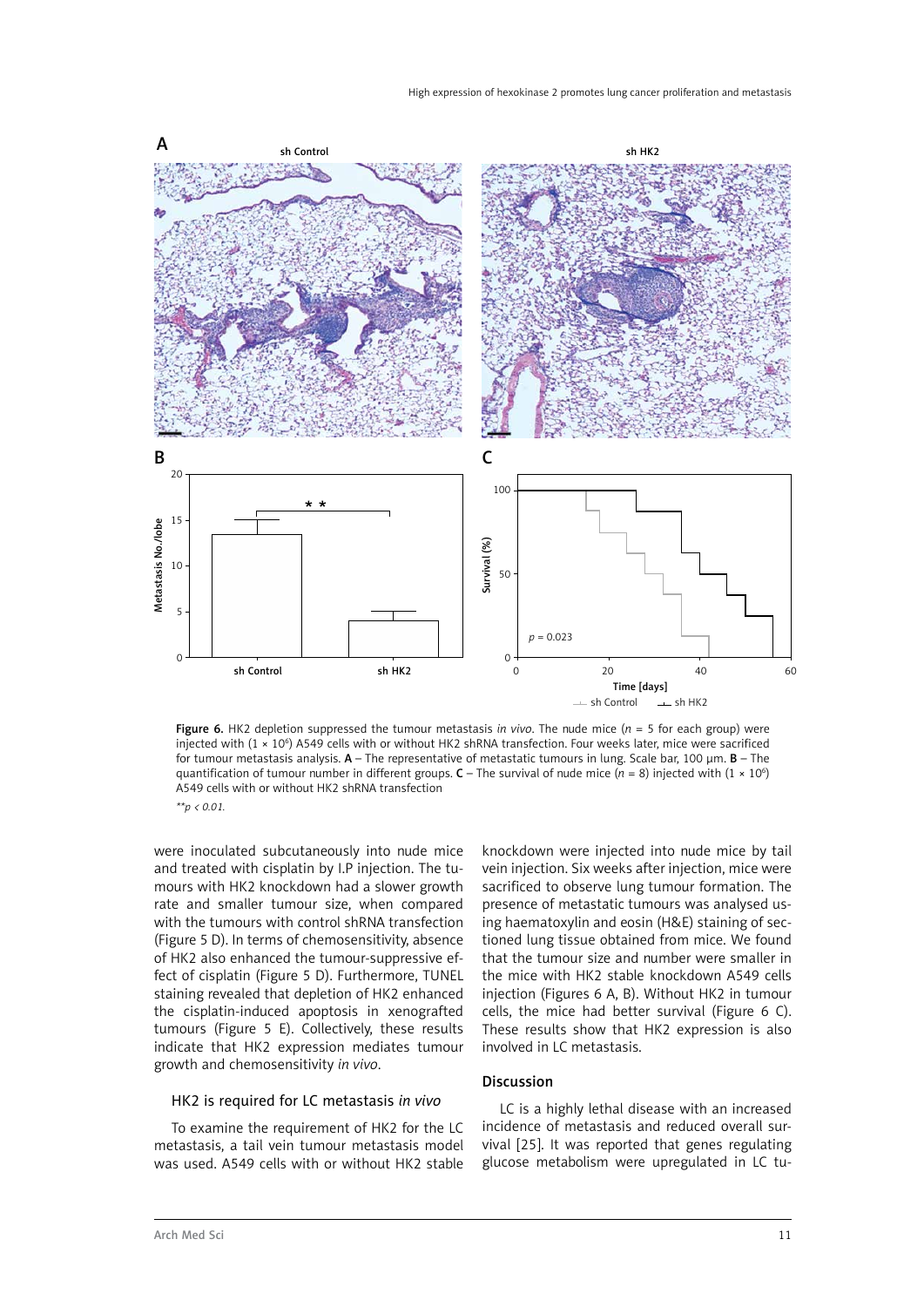mours relative to normal lung tissue, suggesting metabolic dysregulation in human tumourigenesis and metastasis [4, 24]. In this study, we also showed that HK2 was upregulated in both LC patients and LC cell lines. The depletion of HK2 results in decreased LC growth *in vitro* and *in vivo*, in agreement with previous reports [15, 18, 19]. The absence of HK2 also suppressed the LC tumour metastasis and sensitised the LC cells to chemotherapy-induced apoptosis both *in vitro* and *in vivo*. Importantly, high HK2 expression is correlated to multiple frequent mutations, including p53, Kras, and Keap1, and the tumour-suppressive effect of HK2 depletion commonly happens in LC cells with different genomic backgrounds, including Kras, p53, and keap1 mutation. Therefore, our data suggest that targeting HK2 might be widely used in therapy for LC patients with different genomic mutations.

Kras mutations and loss of function point mutations in p53 are the top mutations identified in human LC, which accounts for 10–30% and 50–70%, respectively [25]. The oncogene Kras is the best potential target of oncogenes because it modulates multiple growth regulatory cascades. What is worse, most Kras overexpression patients also show a loss function of p53 [25, 26]. The Kras gene, encoding a small GTP-binding protein, plays critical roles in mediating multiple signal pathways involved in cell growth, differentiation, apoptosis, and cell metabolism. As its function in cellular metabolism, Kras mediates glucose uptake and drives glucose intermediates into pentose phosphate pathways (PPP) [27, 28]. Recently, WT p53, as a tumour suppressor, was reported to negatively regulated glycolysis [29]. However, as a frequently mutated gene, mutant p53 proteins were reported to mediate metabolic changes as a novel gain of function to promote tumour development [30]. Therefore, the strategy to target glycolysis can be an effective therapeutic method to overcome Kras and p53 mutation in LC patients. In this study, we found that depletion of mutant Kras or overexpression of WT p53 can suppress the expression of HK2, which is supported by previous studies [19, 31]. Accordingly, our results also show that depletion of HK2 suppressed the LC cell proliferation and invasion in different LC cells with or without Kras and p53 mutation.

Other than mutation of Kras and p53, Keap1 mutation also frequently occurs in LC patients (~11%) [32]. In the process of lung tumourigenesis, cancer cells enhance their metabolic output, which leads to the production of reactive oxygen species (ROS) [33]. To maintain homeostasis of oxidative stress, about 30% of NSCLCs change the transcription of antioxidant related genes, such as mutations of Nfe2L2 (encoding Nrf2), mutations of Keap1, a negative regulator of Nrf2 [34]. A re-

cent study showed that Keap1 mutation protected the BACH1 from degradation by FBXO22 via the stabilisation of Nrf2, which led to LC metastasis [35]. Another study published at the same time reported that the stabilisation of BACH1 by Nrf2 promoted LC progression via transcription of HK2, and increased glycolysis [36]. In accordance with these studies, we also found that overexpression of WT Keap1 in A549 and H460 cells suppressed the transcription of HK2, and silence of HK2 also reduced the LC growth and invasion in Keap1 mutant LC cells. Therefore, targeting HK2 to suppress the tumour glycolysis can be widely implied in LC patients with Kras, p53, or Keap1 mutations. It will be interesting to study further the function of HK2 in other mutations, such as Braf, EGFR, etc.

HK2 plays an important role in regulating glucose uptake, the upstream of metabolic pathways [9]. Direct targeting of HK2, therefore, can hinder the transportation of glucose, which is necessary for tumour progression [23]. Here, we also show that the upregulation of HK2 in primary tumours is associated with worse overall survival in LC patients. Mechanically, we found that HK2 expression promotes LC cell proliferation, metastasis, and chemoresistance. Along with the observation that HK2 is upregulated in LC primary tumours, these data supported a role for HK2 in the LC tumour progression. The aggressive tumour showed increased rates of glycolysis, indicating that glycolysis may be important for tumour progression and metastasis [37]. We found that HK2 directly promotes LC tumour proliferation and metastasis via regulation of glycolysis, because the supplement of lactate production is sufficient to promote LC cell growth and invasion, even in HK2-absent cells. This result is in agreement with previous studies showing that extracellular lactate promotes migration of LC cell lines [4] and enhances the growth of glioblastoma cell lines [38]. It was also reported that increased lactate production led to poor patient outcomes [4, 24]. Therefore, our results suggest that direct targeting of HK2 or inhibition of glycolysis may improve patient outcomes.

In conclusion, the present study demonstrated that HK2 expression is involved in LC tumourigenesis and metastasis. Our data suggest that the targeting of HK2 may be a promising approach for LC patients with various genomic mutation backgrounds. In the future, it will be interesting to study the mechanism of HK2 abnormal expression in LC, as well as its downstream signal pathway in mediating LC progression.

#### Acknowledgments

We thank the support from Educational Commission of Jilin Province of China (JJKH-20190078KJ).